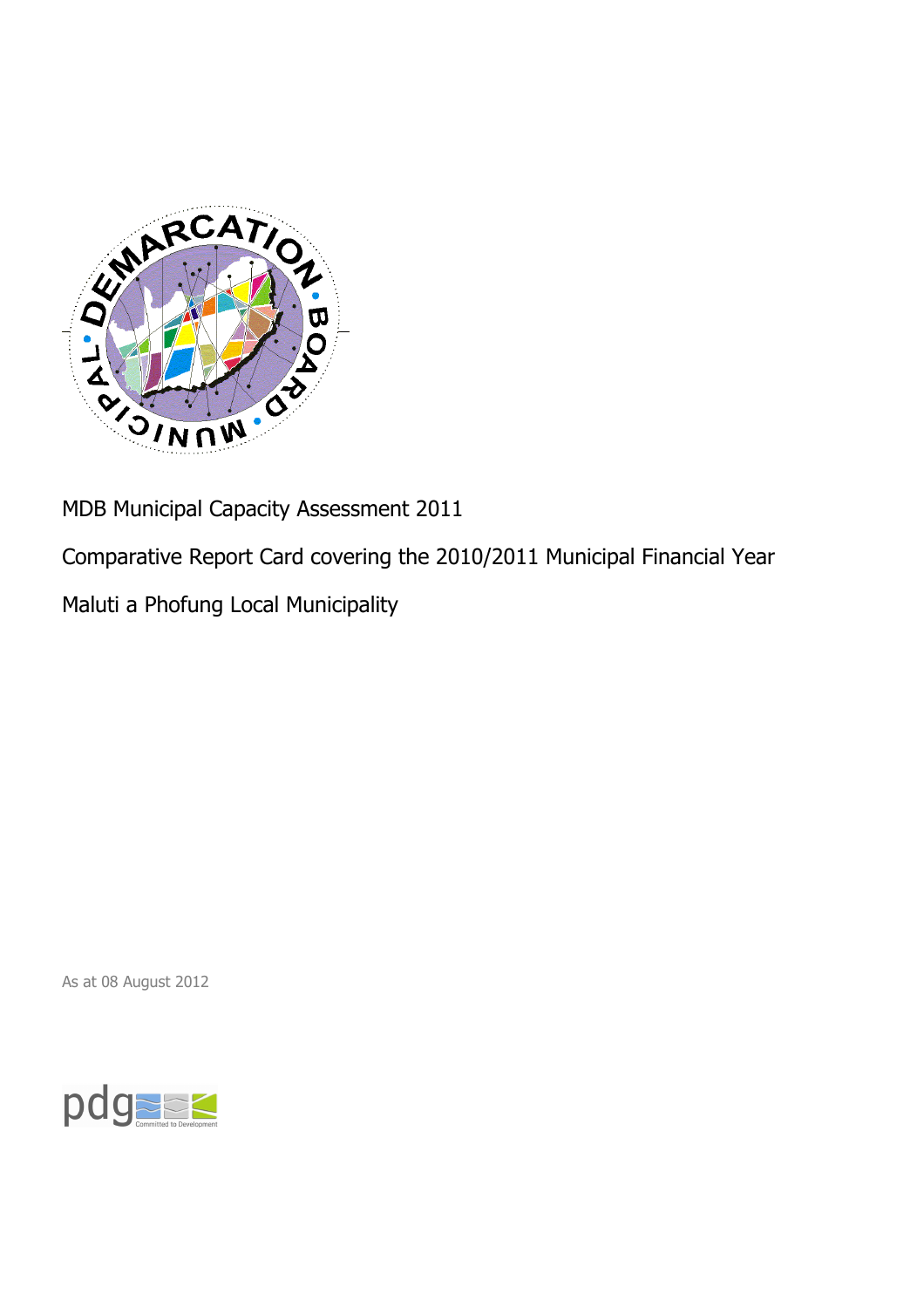## Section 1: General Information

| Name of Municipality:      | Maluti a Phofung Local Municipality |
|----------------------------|-------------------------------------|
| MDB Code:                  | <b>FS194</b>                        |
| Name of Municipal Manager: | Ratoolo Kau                         |
| Address:                   | Private Bag X805, WITSIESHOEK, 9870 |
| Telephone Number:          | $(058)$ 718 3767                    |
| Email Address:             | kau@map.fs.gov.za                   |
| <b>Website Address:</b>    | www.map,fs.gov.za                   |

## **Introduction**

The MDB's Municipal Capacity Assessments 2011 aims to collect and analyse capacity information from all municipalities in the country. A key output of the assessments is the development and distribution of a Comparative Report Card to each municipality. This document represents Maluti a Phofung Local Municipality's Comparative Report Card and provides useful analytical comparisons of capacity between Maluti a Phofung Local Municipality and the average across all municipalities in the same municipal category.

For the purposes of Capacity Assessments, municipalities are divided into the following 7 categories which are essentially sub-categories of the A, B and C categories identified in the constitution:

- A: Metros (8 municipalities)
- B1: Secondary cities: the local municipalities with the largest budgets (19 municipalities)
- B2: Local municipalities with a large town as core (27 municipalities)
- B3: Local municipalities with small towns, with relatively small population and significant proportion of urban population but with no large town as core (110 municipalities)
- B4: Local municipalities which are mainly rural with communal tenure and with, at most, one or two small towns in their area (70 municipalities)
- C1: District municipalities which are not water services authorities (23 municipalities)
- C2: District municipalities which are water services authorities (21 municipalities)

It should be noted that the categorisations have been widely used by DCoG and National Treasury for analytical purposes. These categorisations primarily serve to illustrate the structure of local government and assess the impact of policy decisions.

Using this methodology, Maluti a Phofung is categorised as a Category B3 municipality. The average for this report card is calculated based on the data received from a total of 110 municipalities in this municipal category this year.

#### Reporting period and data sources

This Report Card covers the 2010/2011 Municipal Financial Year and largely relies on data from the following sources:

| Source                                                               | Year    | Custodian                   | Specific data used in this assessment                                     |
|----------------------------------------------------------------------|---------|-----------------------------|---------------------------------------------------------------------------|
| Completed MDB Municipal Capacity Assessment<br><b>Ouestionnaires</b> | 2010/11 | Municipalities directly     | All                                                                       |
| Local Government Budget and Expenditure<br>Database                  | 2010/11 | <b>National Treasury</b>    | Operating budget and expenditure<br>data (pre-audited as at 30 June 2012) |
| Blue Drop and Green Reports for Water Services<br>Authorities        | 2010/11 | Department of Water Affairs | Blue Drop and Green Scores                                                |
| <b>Community Survey</b>                                              | 2007    | Statistics South Africa     | Household and population figures<br>(contextual data)                     |

Much of the data reflected in this report is drawn from the municipality's own completed Capacity Assessments questionnaire. Should any data reported here appear to be incorrect please inform us by sending an email to [capacity@pdg.co.za](mailto:capacity@pdg.co.za). In your email specify the municipality's details, relevant question numbers in the questionnaire and the corrections to be made.

### Section 2: Contextual Information

|                        | Maluti a Phofung | Average for Category B3 |
|------------------------|------------------|-------------------------|
| Operating Expenditure: | R 716 770 000    | R 137 758 817           |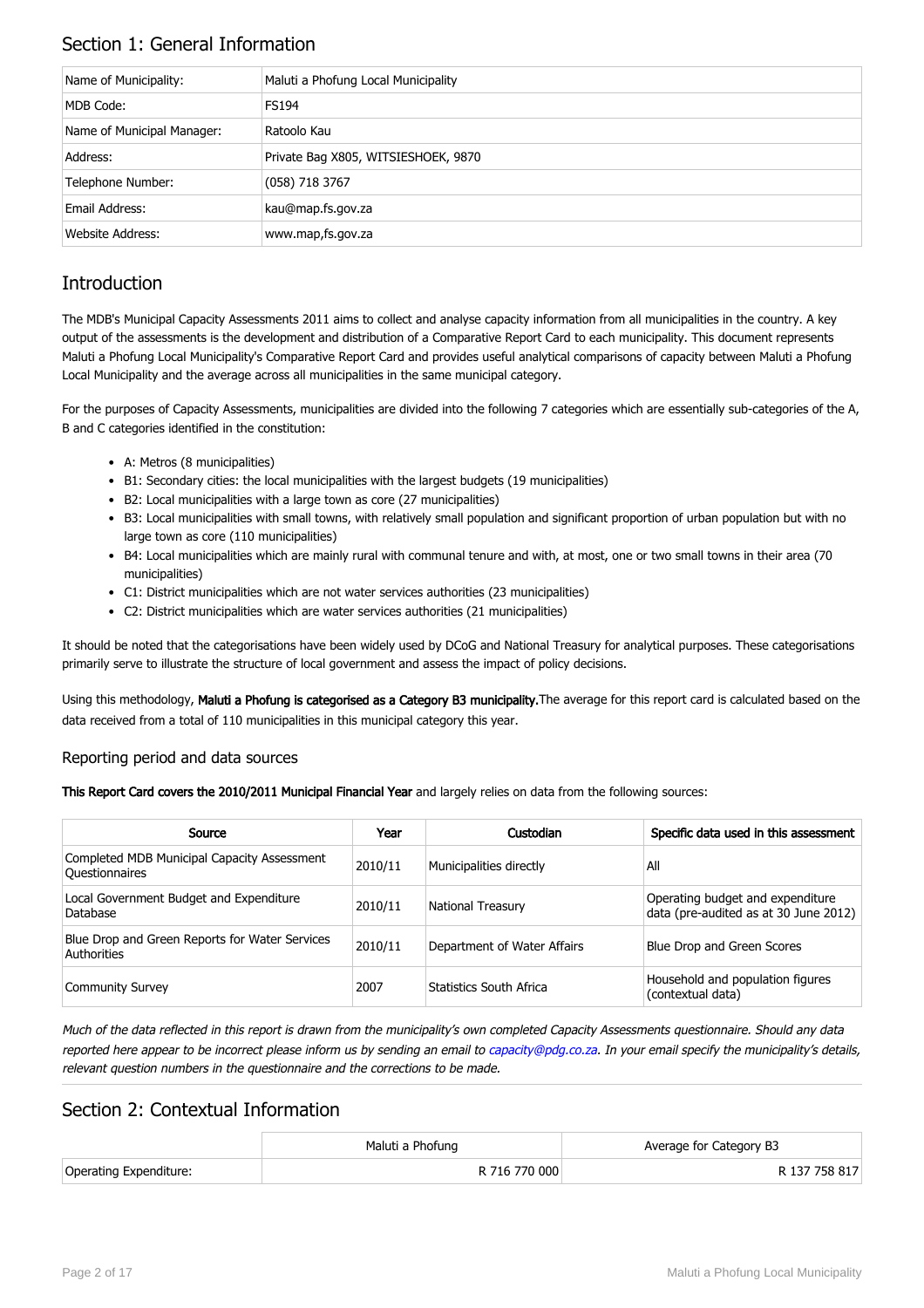## Section 3: Municipal Staffing

#### Section 3.1: Staff Employment

|                         | Maluti a Phofung |         | Average for<br>Category B3 | $100% -$<br>80% | $13\%$ |  |
|-------------------------|------------------|---------|----------------------------|-----------------|--------|--|
|                         | Number           | Percent | Percent                    |                 | 18%    |  |
| Posts vacant - Unfunded | 213              | 12.9%   | 12.9%                      | $60% -$         |        |  |
| Posts vacant - Funded   | 304              | 18.4%   | 21.1%                      | 40 % -          | 69%    |  |
| Posts filled            | 1 1 3 8          | 68.8%   | 66.0%                      | $20 \%$         |        |  |
| <b>TOTAL</b>            | 1655             | 100.0%  | 100.0%                     | 0.97            |        |  |



|                                                                  | Maluti a Phofung | Average for Category B3 |
|------------------------------------------------------------------|------------------|-------------------------|
| Total number of staff employed                                   | .008             | 269                     |
| Ratio of staff employed relative to total number of posts filled | 82.6%            | 91.5%                   |

|                                                           | Maluti a Phofung | Average for Category B3 |
|-----------------------------------------------------------|------------------|-------------------------|
| Total number of posts in organogram                       | 1 350            | 353                     |
| Funded vacancies as percent of all posts in organogram    | 22.5%            | 1 754.4%                |
| Funded vacancies as percent of filled posts in organogram | 36.5%            | 28.0%                   |

#### Section 3.2: Staff Exits

|                                                           | Maluti a Phofung | Average for Category B3 |
|-----------------------------------------------------------|------------------|-------------------------|
| Total number of staff that left during the Financial Year | 59               | . 654                   |
| Percent of staff that left during the Financial Year      | 5.9%             | 6.8%                    |

|                               |         | Maluti a Phofung |         |
|-------------------------------|---------|------------------|---------|
|                               | Number  | Percent          | Percent |
| <b>Dismissals</b>             | 13      | 22.0%            | 10.8%   |
| Resignations                  | 5       | 8.5%             | 23.9%   |
| Retirement                    | 35      | 59.3%            | 23.3%   |
| <b>Fnd of Contract Period</b> | 6       | 10.2%            | 11.6%   |
| Other                         | No data | No data          | 30.4%   |
| TOTAL                         | 59      | 100.0%           | 100.0%  |



#### Section 3.3: Section 57 Staffing

|                                                                                    | Maluti a Phofung | Average for Category B3 |
|------------------------------------------------------------------------------------|------------------|-------------------------|
| Percent of Section 57 posts filled                                                 | 100.0%           | 74.0%                   |
| Percent of Section 57 posts vacant for more than three months<br>during MFY        | $0.0\%$          | 27.8%                   |
| Percent of Section 57 Managers that have signed performance<br>agreements in place | 100.0%           | 109.6%                  |
| Percent of Section 57 Managers that have signed employment<br>contracts in place   | 100.0%           | 103.9%                  |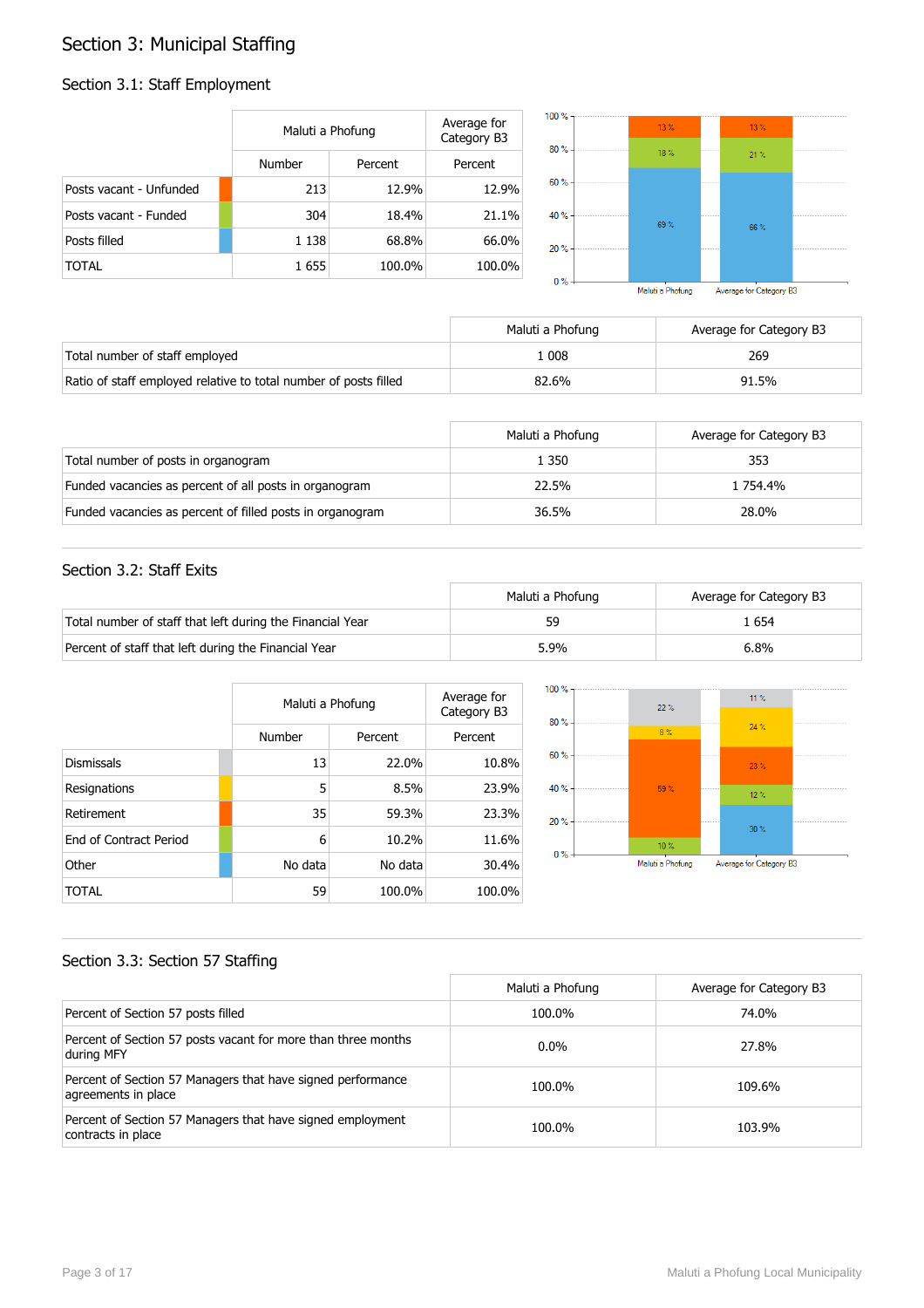#### Section 3.4: Section 57 Exits

|                                                                      | Maluti a Phofung | Average for Category B3 |
|----------------------------------------------------------------------|------------------|-------------------------|
| Total number of Section 57 staff that left during the Financial Year | No data          | 101                     |
| Percent of Section 57 Managers that left during the Financial Year   | $0.0\%$          | 22.3%                   |

#### Section 57 Managers that left due to:

|                        | Maluti a Phofung |         | Average for<br>Category B3 |
|------------------------|------------------|---------|----------------------------|
|                        | Number           | Percent | Percent                    |
| <b>Dismissals</b>      | No data          | No data | 17.8%                      |
| Resignations           | No data          | No data | 37.6%                      |
| Retirement             | No data          | No data | 8.9%                       |
| End of Contract Period | No data          | No data | 20.8%                      |
| Other                  | No data          | No data | 14.9%                      |
| TOTAL                  | No data          | No data | 100.0%                     |



#### Section 3.5: Staffing Skills Profile

|                                                                                        | Maluti a Phofung | Average for Category B3 |
|----------------------------------------------------------------------------------------|------------------|-------------------------|
| Professional staff as percent of total staff *                                         | 25.1%            | 4.2%                    |
| Number of staff: Registered Professional Engineers                                     | 1                | 42                      |
| Number of staff: Technologists                                                         | No data          | 29                      |
| Number of staff: Technicians                                                           | No data          | 282                     |
| Number of staff: Registered Planners                                                   | 5                | 48                      |
| Number of staff: Chartered Accountants                                                 | No data          | 9                       |
| Number of staff: Registered with the Institute of Municipal Finance<br><b>Officers</b> | 5                | 105                     |
| Number of staff: Professional staff                                                    | 253              | 1 0 0 9                 |
| Number of Registered engineers per 10 000 population                                   | 0.0259           | 0.0683                  |
| Number of Technologists per 10 000 population                                          | No data          | 0.0471                  |
| Number of Technicians per 10 000 population                                            | No data          | 0.4584                  |
| Number of Registered planners per 10 000 population                                    | 0.1297           | 0.0780                  |

\* Defined here as having at least an undergraduate degree from a University or a Technical University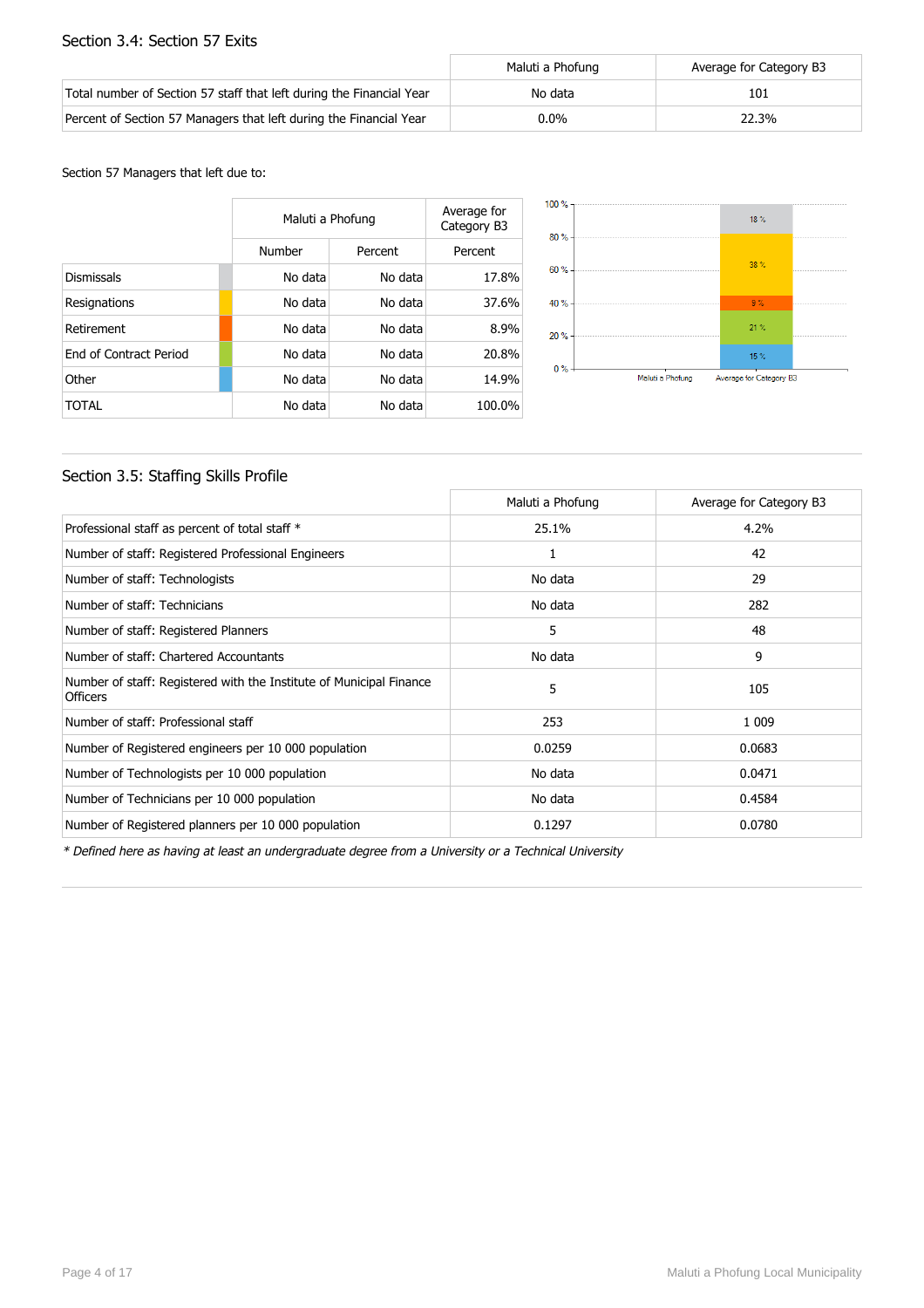# Section 4: Distribution by Function

|                                  | <b>Function Performed</b> | Percent of Staff | Average for<br>Category B3 | Percent of Operating<br>Expenditure | Average for<br>Category B3 |
|----------------------------------|---------------------------|------------------|----------------------------|-------------------------------------|----------------------------|
| Governance and Administration    | Yes                       | 1.0%             | 29.3%                      | 45.4%                               | 36.3%                      |
| <b>Water Services</b>            | Yes                       | 24.9%            | 14.1%                      | $0.0\%$                             | 13.4%                      |
| Electricity and Gas Reticulation | Yes                       | 6.2%             | 5.3%                       | 38.5%                               | 25.9%                      |
| Municipal Transport              | Yes                       | No data          | 0.3%                       | $0.0\%$                             | 1.1%                       |
| Waste Management                 | Yes                       | 26.9%            | 14.6%                      | 3.7%                                | 4.7%                       |
| Roads and Stormwater Systems     | Yes                       | 25.5%            | 11.2%                      | 1.9%                                | 5.6%                       |
| Community and Social Services    | Yes                       | No data          | 11.5%                      | 3.0%                                | 4.9%                       |
| Planning and Development         | Yes                       | 2.9%             | 1.5%                       | 0.0%                                | 0.5%                       |
| <b>Emergency Services</b>        | Yes                       | 10.0%            | 2.5%                       | 3.0%                                | 0.8%                       |
| Municipal Health                 | Yes                       | 0.3%             | 0.8%                       | $0.0\%$                             | 0.1%                       |
| Primary Health Care              | No                        | N/A              | 0.5%                       | $0.0\%$                             | 0.4%                       |
| Environmental Management         | No                        | N/A              | 0.9%                       | 0.0%                                | 0.3%                       |
| Economic Development             | Yes                       | 0.4%             | 1.8%                       | 2.0%                                | 2.4%                       |
| Housing                          | No                        | N/A              | 1.2%                       | 0.8%                                | 1.5%                       |
| Traffic and Policing             | Yes                       | 2.0%             | 4.6%                       | 1.7%                                | 2.0%                       |
|                                  |                           | 100 %            | 100 %                      | 100 %                               | 100 %                      |

Page 5 of 17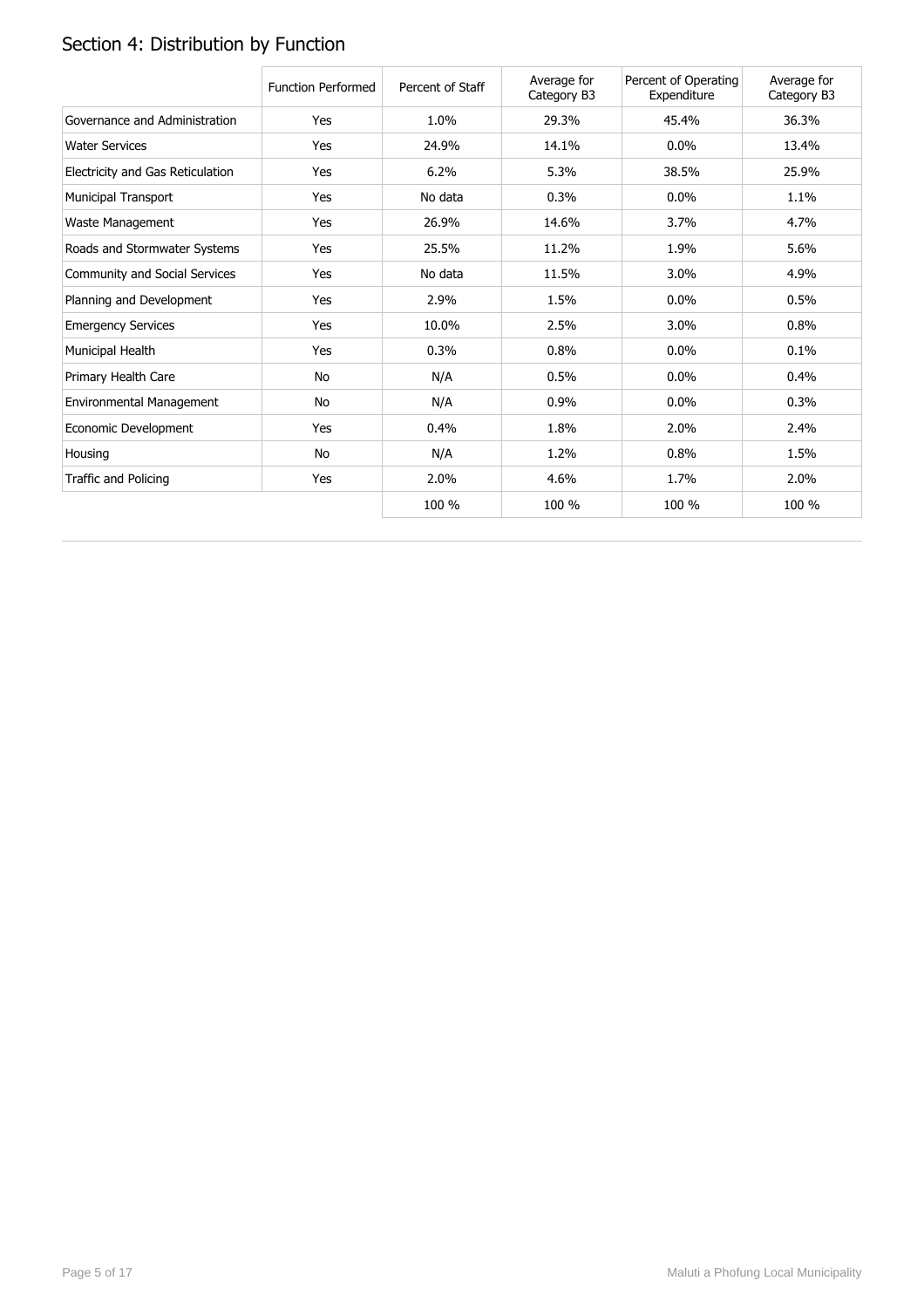## Section 5: Governance and Administration

#### Resources

|                                             | Maluti a Phofung | Average for Category B3 |
|---------------------------------------------|------------------|-------------------------|
| Staff per 10,000 population                 | 0.2595           | 10.7189                 |
| Operating Expenditure per 10,000 population | R 8 445 666      | R 4 881 152             |

## Staffing Skills Profile

|                                                                                        | Maluti a Phofung | Average for Category B3 |
|----------------------------------------------------------------------------------------|------------------|-------------------------|
| Percent of staff that are professional (i.e. have at least an<br>undergraduate degree) | 100.0%           | 15.4%                   |
| Percent of posts vacant                                                                | $0.0\%$          | 21.8%                   |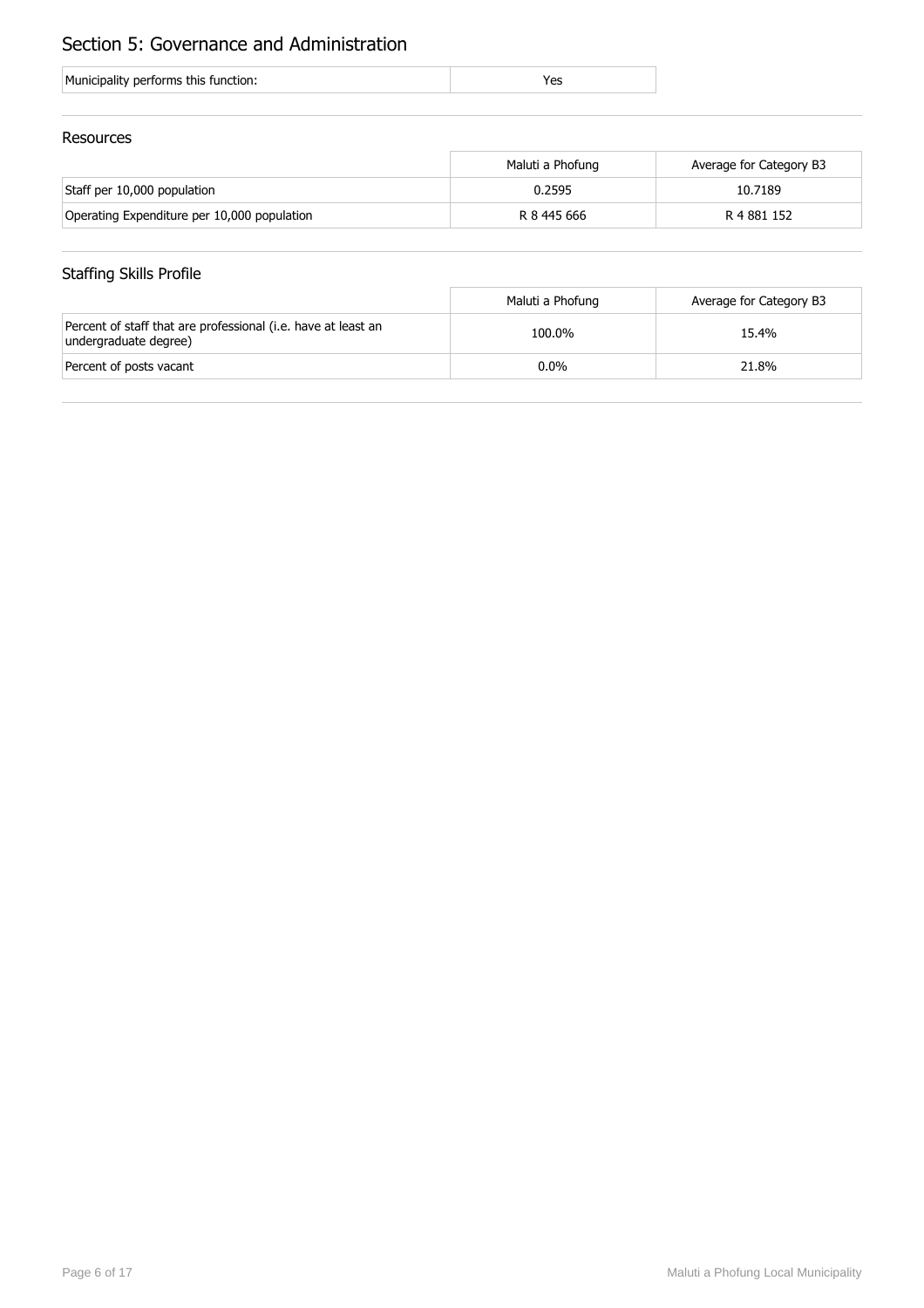## Section 6: Water Services

| Municipality performs this function:      | Yes |
|-------------------------------------------|-----|
| Municipality is water services authority: | Yes |
| Municipality is water services provider:  | Yes |

#### Resources

|                                             | Maluti a Phofung | Average for Category B3 |
|---------------------------------------------|------------------|-------------------------|
| Staff per 10,000 population                 | 6.7978           | 5.1725                  |
| Operating Expenditure per 10,000 population | R 0              | R 1 800 776             |

## Staffing Skills Profile

|                                                                                        | Maluti a Phofung | Average for Category B3 |
|----------------------------------------------------------------------------------------|------------------|-------------------------|
| Percent of staff that are professional (i.e. have at least an<br>undergraduate degree) | 17.2%            | 4.3%                    |
| Percent of posts vacant                                                                | 12.7%            | 21.9%                   |
| Number of Registered Professional Engineers                                            | 35               |                         |
| Number of Technologists                                                                | 28               |                         |
| Number of Technicians                                                                  |                  |                         |
| Number of Registered Professional Engineers per 10,000 population                      | 0.91             | 0.09                    |
| Number of Technologists per 10,000 population                                          | 0.73             | 0.09                    |
| Number of Technicians per 10,000 population                                            | 0.03             | 0.14                    |

|                                                                                          | Maluti a Phofung | Average for Category B3 |
|------------------------------------------------------------------------------------------|------------------|-------------------------|
| Was the WSDP adopted by Council as at 30 June 2011                                       | Yes              |                         |
| Percent of population with at least basic access to water                                | 19.2%            | 30.1%                   |
| Percent of population with at least basic access to sanitation                           | 9.9%             | 29.5%                   |
| Percent of population provided with water connection for first time in<br>2010/2011      | No data          | $2.2\%$                 |
| Percent of population provided with sanitation connection for first<br>time in 2010/2011 | No data          | 2.4%                    |
| Non-revenue water                                                                        | No data          | $-52.2%$                |
| Real losses                                                                              | No data          | 31.4%                   |
| <b>Blue Drop Score</b>                                                                   | 89.9%            | 49.4%                   |
| Green Drop Score                                                                         | 67.0%            | 32.1%                   |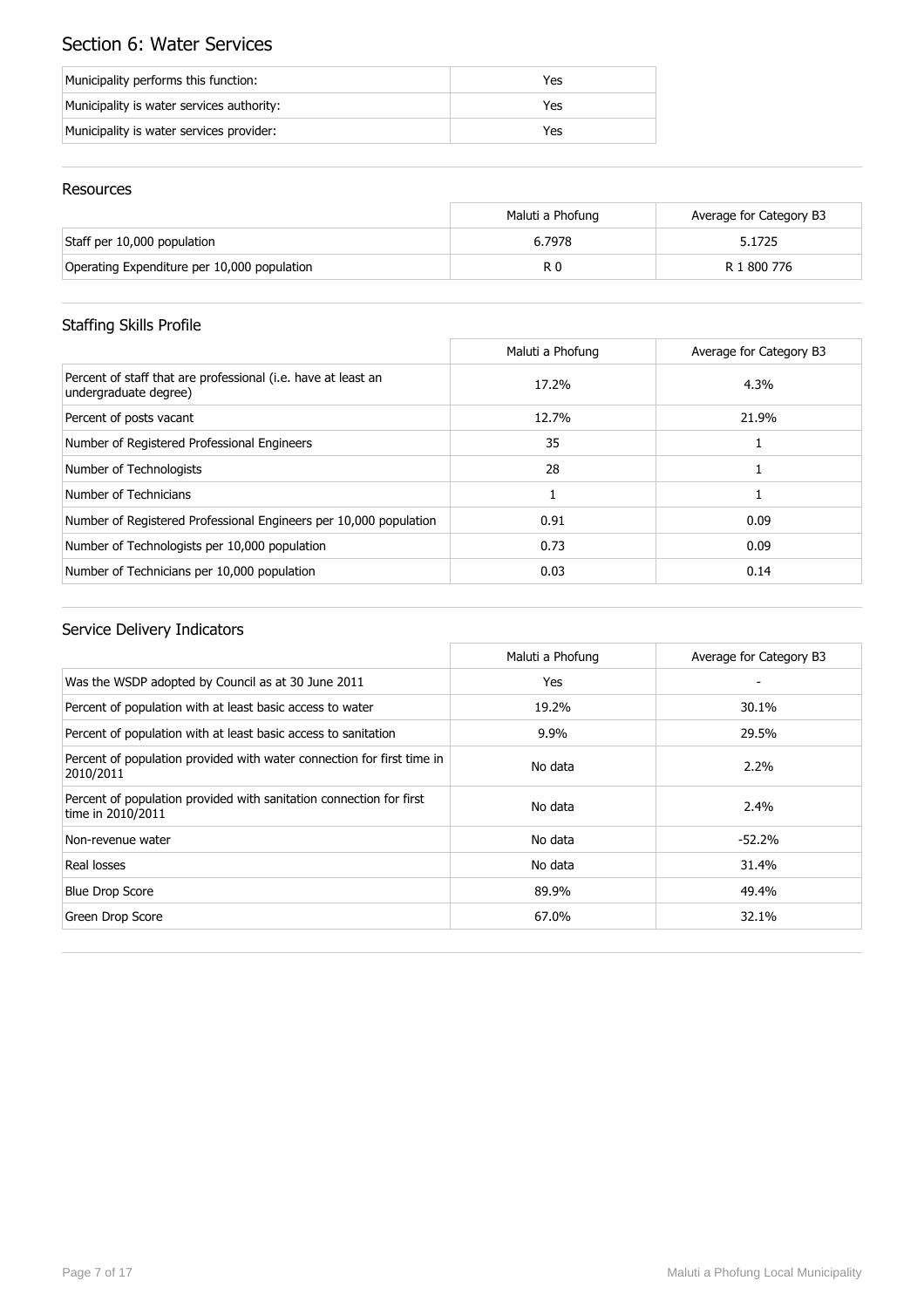## Section 7: Electricity and Gas Reticulation

#### Municipality performs this function:

| Electricity     | 'es |
|-----------------|-----|
| Street lighting | res |

#### Resources

|                                             | Maluti a Phofung | Average for Category B3 |
|---------------------------------------------|------------------|-------------------------|
| Staff per 10,000 population                 | 1.6865           | 1.9458                  |
| Operating Expenditure per 10,000 population | R 7 169 081      | R 3 484 933             |

## Staffing Skills Profile

|                                                                                        | Maluti a Phofung | Average for Category B3 |
|----------------------------------------------------------------------------------------|------------------|-------------------------|
| Percent of staff that are professional (i.e. have at least an<br>undergraduate degree) | 3.1%             | 5.7%                    |
| Percent of posts vacant                                                                | 25.3%            | 20.6%                   |
| Number of Registered Professional Engineers                                            |                  | 0                       |
| Number of Technologists                                                                | No data          | 0                       |
| Number of Technicians                                                                  |                  | 2                       |
| Number of Registered Professional Engineers per 10,000 population                      | 0.03             | 0.03                    |
| Number of Technologists per 10,000 population                                          | No data          | 0.03                    |
| Number of Technicians per 10,000 population                                            | 0.03             | 0.23                    |

|                                                                             | Maluti a Phofung | Average for Category B3 |
|-----------------------------------------------------------------------------|------------------|-------------------------|
| Percent of population that has access to electricity                        | 18.7%            | 48.7%                   |
| Total number of new electricity connection points delivered in<br>2010/2011 | 1401             | 681                     |
| Metering efficiency for electricity                                         | 89.1%            | 79.0%                   |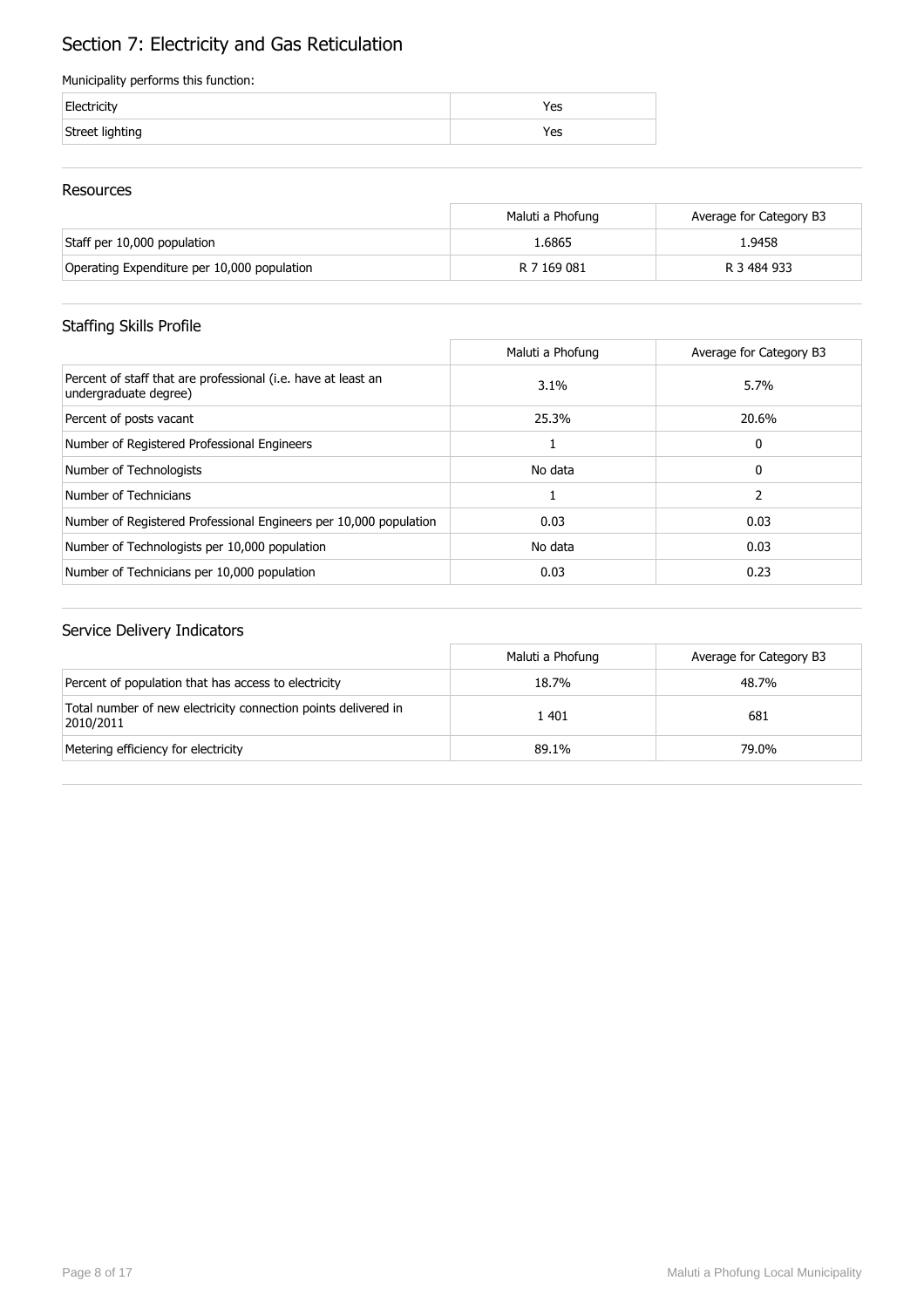# Section 8: Municipal Transport

#### Municipality performs this function:

| Municipal public transport     | No  |
|--------------------------------|-----|
| Municipal airports             | Yes |
| Pontoons, ferries and harbours | No  |

#### Resources

|                                             | Maluti a Phofung | Average for Category B3 |
|---------------------------------------------|------------------|-------------------------|
| Staff per 10,000 population                 | No data          | 0.1008                  |
| Operating Expenditure per 10,000 population | R 0              | R 149 652               |

## Staffing Skills Profile

|                                                                                        | Maluti a Phofung | Average for Category B3 |
|----------------------------------------------------------------------------------------|------------------|-------------------------|
| Percent of staff that are professional (i.e. have at least an<br>undergraduate degree) | No data          | 12.9%                   |
| Is this municipality the transport authority?                                          | No               |                         |
| Percent of posts vacant                                                                | No data          | 16.3%                   |
| Number of Registered Professional Engineers                                            | No data          | 0                       |
| Number of Technologists                                                                | No data          | 0                       |
| Number of Technicians                                                                  | 0                |                         |
| Number of Registered Planners                                                          | 0                | 0                       |
| Number of Registered Professional Engineers per 10,000 population                      | No data          | 0.01                    |
| Number of Technologists per 10,000 population                                          | No data          | 0.00                    |
| Number of Technicians per 10,000 population                                            | 0.00             | 0.02                    |
| Number of Registered Planners per 10,000 population                                    | 0.00             | 0.00                    |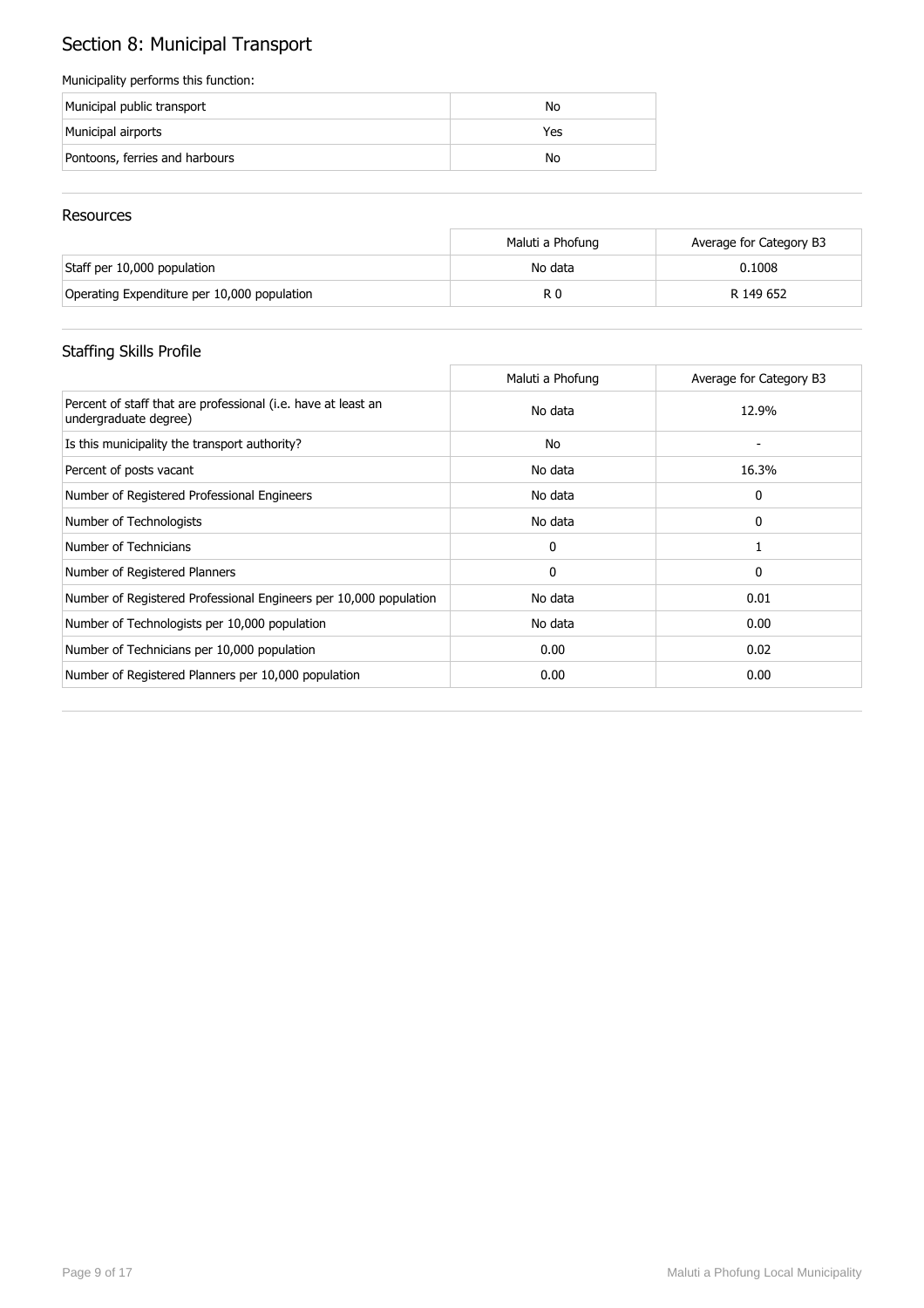## Section 9: Waste Management

#### Municipality performs this function:

| Refuse removal                    | Yes |
|-----------------------------------|-----|
| Refuse dumps/solid waste disposal | Yes |
| Cleansing                         | Yes |

#### Resources

|                                                        | Maluti a Phofung | Average for Category B3 |
|--------------------------------------------------------|------------------|-------------------------|
| Staff per 10,000 population                            | 7.3427           | 5.3465                  |
| Operating Expenditure per 10,000 population            | R 684 995        | R 629 574               |
| By-laws in place                                       | Yes              | -                       |
| By-laws enforced – urban (yes/no)                      | Yes              |                         |
| By-laws enforced $-$ rural (yes/no)                    | Yes              |                         |
| Self-assessment of how well by-laws are being enforced | Good             |                         |

#### Staffing Skills Profile

|                                                                                        | Maluti a Phofung | Average for Category B3 |
|----------------------------------------------------------------------------------------|------------------|-------------------------|
| Percent of staff that are professional (i.e. have at least an<br>undergraduate degree) | 1.8%             | 1.8%                    |
| Percent of posts vacant                                                                | $0.0\%$          | 18.7%                   |
| Number of Registered Professional Engineers                                            | $\mathbf{0}$     | 0                       |
| Number of Technologists                                                                | $\Omega$         | 0                       |
| Number of Technicians                                                                  | $\mathbf{0}$     | 0                       |
| Number of Registered Professional Engineers per 10,000 population                      | 0.00             | 0.04                    |
| Number of Technologists per 10,000 population                                          | 0.00             | 0.01                    |
| Number of Technicians per 10,000 population                                            | 0.00             | 0.04                    |

|                                                                                                        | Maluti a Phofung | Average for Category B3 |
|--------------------------------------------------------------------------------------------------------|------------------|-------------------------|
| Does the municipality have an approved Integrated Waste<br>Management Plan (IWMP)                      | No               |                         |
| Percent of of population eligible for weekly kerbside collection that<br>receive this level of service | 100.0%           | 91.5%                   |
| Percent of municipal-owned landfill sites that are registered<br>according to ECA and Waste Act        | 50.0%            | 34.9%                   |
| Percent of waste recycled                                                                              | 65.0%            | 14.9%                   |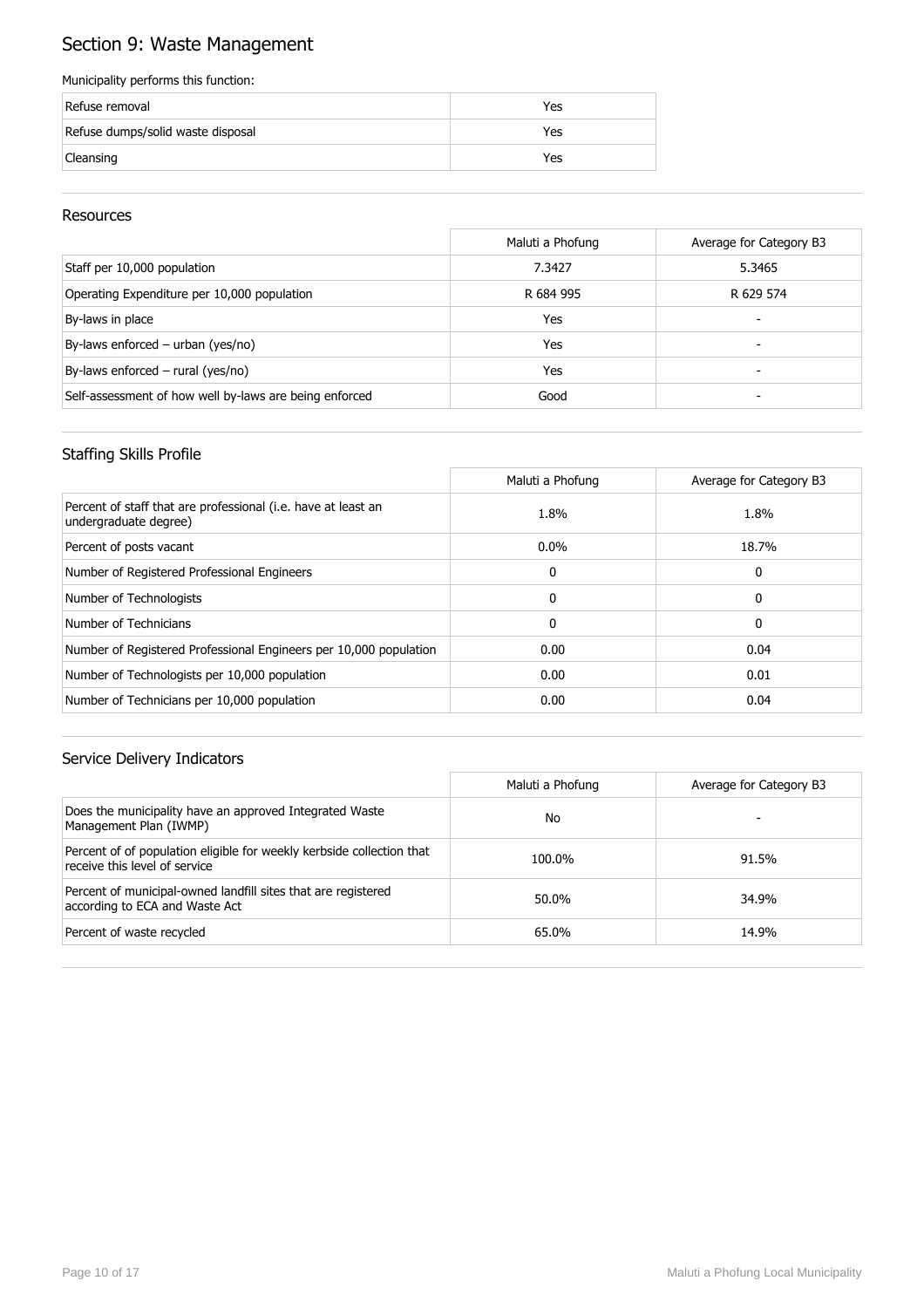## Section 10: Roads and Stormwater Systems

#### Municipality performs this function:

| Municipal roads                        | Yes |
|----------------------------------------|-----|
| Stormwater systems in built-up areas   | Yes |
| Performs the 'District' roads function | No  |

#### Resources

|                                             | Maluti a Phofung | Average for Category B3 |
|---------------------------------------------|------------------|-------------------------|
| Staff per 10,000 population                 | 6.9535           | 4.0944                  |
| Operating Expenditure per 10,000 population | R 362 411        | R 745 870               |

#### Staffing Skills Profile

|                                                                                        | Maluti a Phofung | Average for Category B3 |
|----------------------------------------------------------------------------------------|------------------|-------------------------|
| Percent of staff that are professional (i.e. have at least an<br>undergraduate degree) | 2.2%             | 2.4%                    |
| Percent of posts vacant                                                                | $0.0\%$          | 21.7%                   |
| Number of Registered Professional Engineers                                            | 0                | 0                       |
| Number of Technologists                                                                | 2                | 0                       |
| Number of Technicians                                                                  | 2                |                         |
| Number of Registered Planners                                                          | 0                | 0                       |
| Number of Registered Professional Engineers per 10,000 population                      | 0.00             | 0.03                    |
| Number of Technologists per 10,000 population                                          | 0.05             | 0.03                    |
| Number of Technicians per 10,000 population                                            | 0.05             | 0.07                    |
| Number of Registered Planners per 10,000 population                                    | 0.00             | 0.00                    |

|                                                   | Maluti a Phofung | Average for Category B3 |
|---------------------------------------------------|------------------|-------------------------|
| Roads conditions for paved roads monitored        | Yes              |                         |
| Percent of paved roads that are very good or good | 60.0%            | 28.1%                   |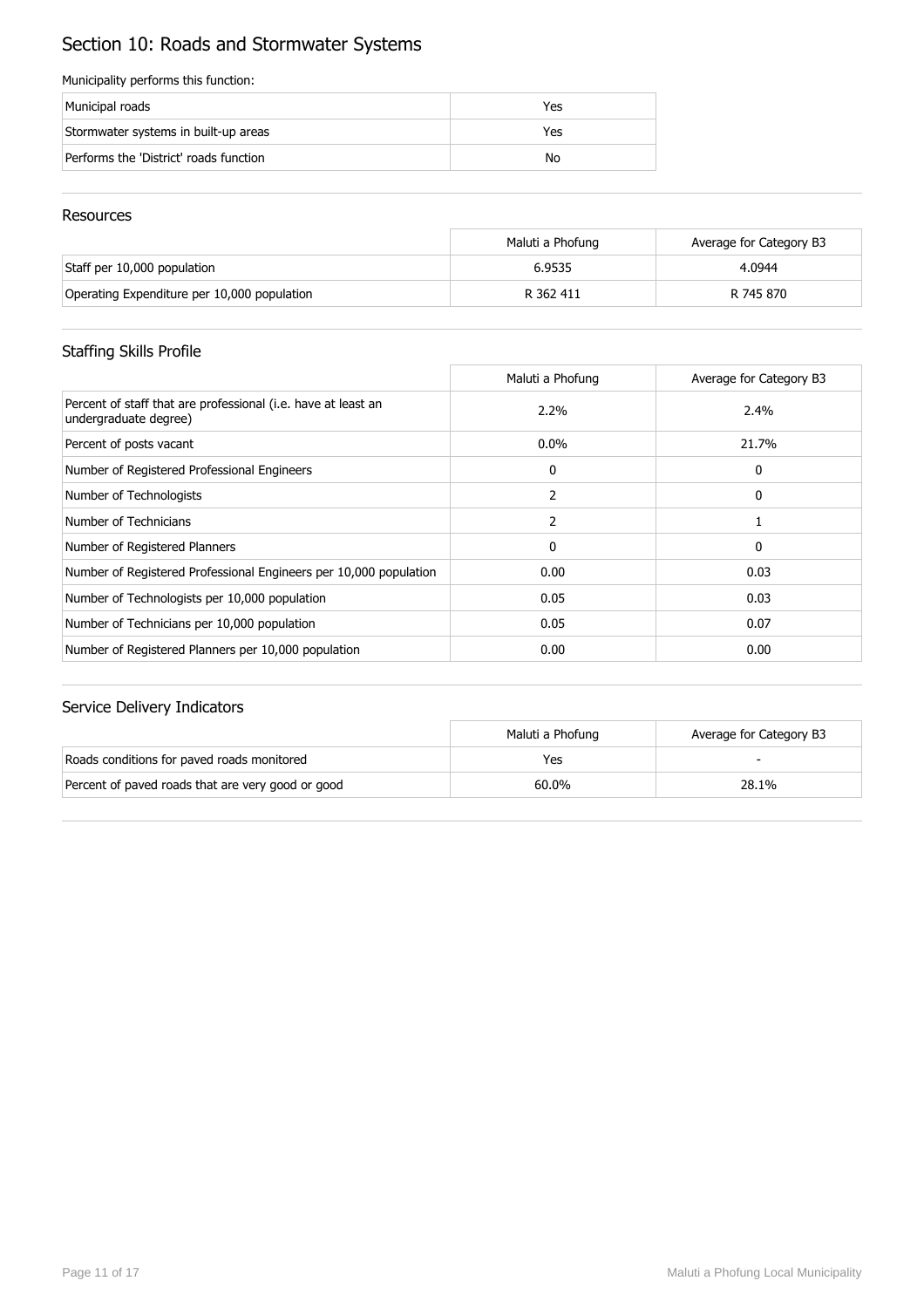## Section 11: Community and Social Services

| Municipality performs this function:        | Regulation & facilitation | Service provision |
|---------------------------------------------|---------------------------|-------------------|
| Beaches and amusement facilities            | No                        | No                |
| Local amenities                             | Yes                       | Yes               |
| Local sports facilities                     | Yes                       | Yes               |
| Municipal parks and recreation              | Yes                       | Yes               |
| Public places                               | Yes                       | Yes               |
| Child care facilities                       | No                        | No                |
| Cemeteries, funeral parlours and crematoria | Yes                       | Yes               |
| Libraries                                   | Yes                       | No                |
| <b>Museums</b>                              | No                        | No                |

#### Resources

|                                             | Maluti a Phofung | Average for Category B3 |
|---------------------------------------------|------------------|-------------------------|
| Staff per 10,000 population                 | No data          | 4.2037                  |
| Operating Expenditure per 10,000 population | R 559 365        | R 657 658               |

## Staffing Skills Profile

|                                                                                        | Maluti a Phofung | Average for Category B3 |
|----------------------------------------------------------------------------------------|------------------|-------------------------|
| Percent of staff that are professional (i.e. have at least an<br>undergraduate degree) | Error            | 6.2%                    |
| Percent of posts vacant                                                                | 71.4%            | 20.4%                   |

|                                                   | Maluti a Phofung | Average for Category B3 |
|---------------------------------------------------|------------------|-------------------------|
| Number of sports facilities per 10,000 population | 0.52             | 1.43                    |
| Total area of all public space                    | 6 000 km2        | 11 154 km2              |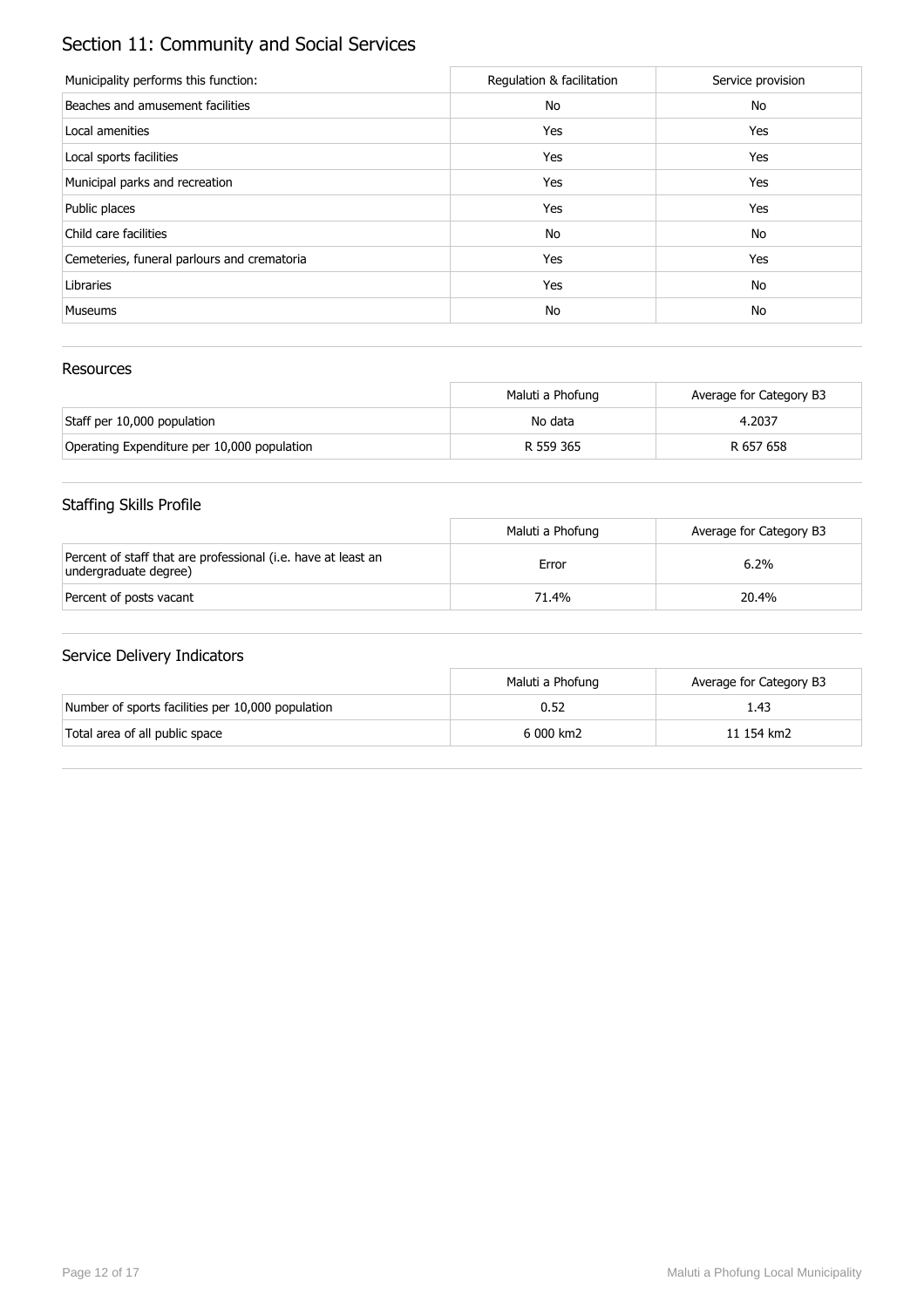# Section 12: Planning and Development

#### Municipality performs this function:

| Municipal planning                            | Yes |
|-----------------------------------------------|-----|
| Building regulations                          | Yes |
| Land-use management                           | Yes |
| Property development (non-municipal property) | No  |

#### **Resources**

|                                             | Maluti a Phofung | Average for Category B3 |
|---------------------------------------------|------------------|-------------------------|
| Staff per 10,000 population                 | 0.7784           | 0.5486                  |
| Operating Expenditure per 10,000 population | R 0              | R 72 739                |

## Staffing Skills Profile

|                                                                                        | Maluti a Phofung | Average for Category B3 |
|----------------------------------------------------------------------------------------|------------------|-------------------------|
| Percent of staff that are professional (i.e. have at least an<br>undergraduate degree) | 23.3%            | 39.0%                   |
| Percent of posts vacant                                                                | 16.7%            | 29.0%                   |
| Number of Registered Planners                                                          |                  | 0                       |
| Number of Building Inspectors                                                          | 4                |                         |
| Number of Registered Planners per 10,000 population                                    | 0.03             | 0.05                    |
| Number of Building Inspectors per 10,000 population                                    | 0.10             | 0.14                    |

|                                                              | Maluti a Phofung | Average for Category B3  |
|--------------------------------------------------------------|------------------|--------------------------|
| Percent of building plans submitted that were approved in FY | 100.0%           | 92.6%                    |
| Average time taken to approve building plans (days)          | 10               | 23                       |
| Approved IDP in place                                        | Yes              | $\overline{\phantom{0}}$ |
| Approved SDF in place                                        | Yes              | -                        |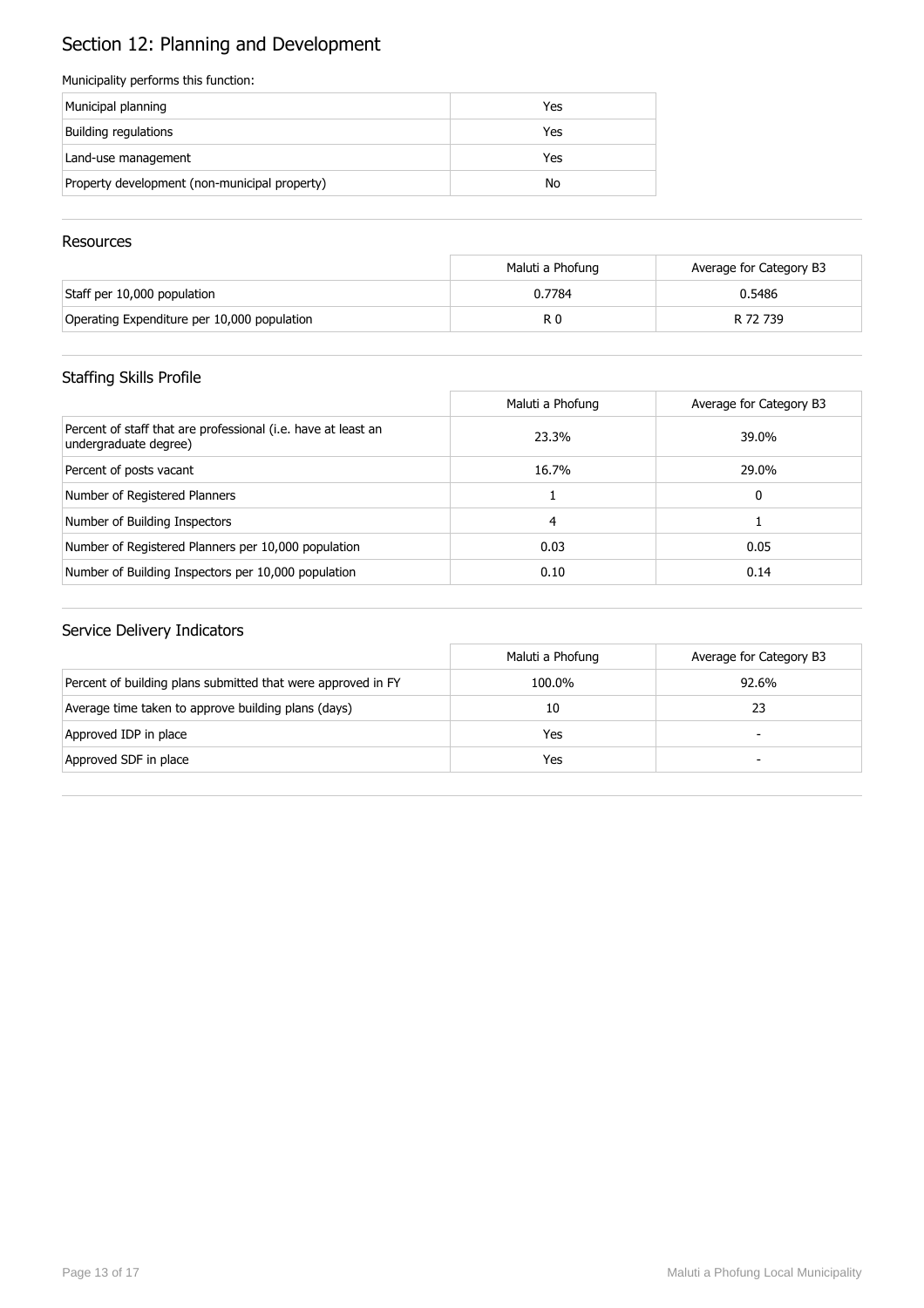## Section 13: Emergency Services

#### Municipality performs this function:

| Fire fighting       | Yes |
|---------------------|-----|
| Rescue services     | Yes |
| Disaster management | Yes |
| Ambulance services  | No  |

#### **Resources**

|                                             | Maluti a Phofung | Average for Category B3 |
|---------------------------------------------|------------------|-------------------------|
| Staff per 10,000 population                 | 2.7243           | 0.9027                  |
| Operating Expenditure per 10,000 population | R 560 663        | R 108 194               |

## Staffing Skills Profile

|                                                                                        | Maluti a Phofung | Average for Category B3 |
|----------------------------------------------------------------------------------------|------------------|-------------------------|
| Percent of staff that are professional (i.e. have at least an<br>undergraduate degree) | 1.0%             | 8.3%                    |
| Percent of posts vacant                                                                | 23.8%            | 35.1%                   |
| Number of firefighters                                                                 | 35               | 6                       |
| Number of fire trucks and specialised emergency vehicles                               | 2                | 2                       |
| Number of fire stations                                                                | 2                |                         |
| Number of ambulances                                                                   | Not applicable   |                         |
| Number of firefighters per 10,000 population                                           | 0.91             | 0.47                    |
| Number of fire trucks and specialised emergency vehicles per 10,000<br>population      | 0.05             | 0.21                    |
| Number of fire stations per 10,000 population                                          | 0.05             | 0.08                    |
| Number of ambulances per 10,000 population                                             | Not applicable   |                         |

|                                                             | Maluti a Phofung | Average for Category B3 |
|-------------------------------------------------------------|------------------|-------------------------|
| Percent of fire service calls responded to within 7 minutes | $90.0\%$         | 50.7%                   |
| Approved Disaster Management Plan                           | Yes              |                         |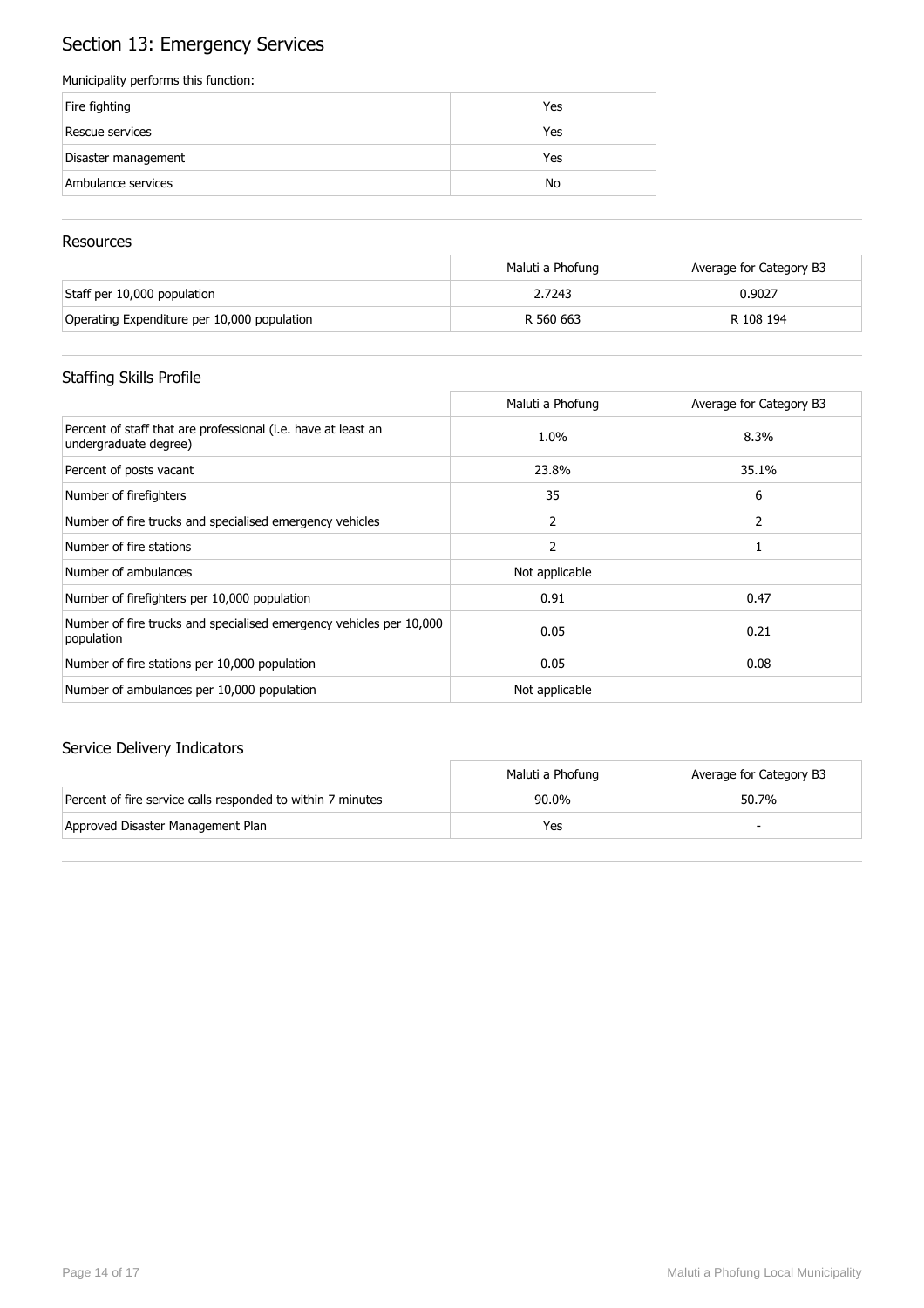## Section 14: Municipal Health

| Municipality performs this function:                               | Regulation & facilitation | Service provision |
|--------------------------------------------------------------------|---------------------------|-------------------|
| Municipal health                                                   | No                        | No                |
| Licensing and control of undertakings that sell food to the public | No                        | No                |
| Noise pollution                                                    | Yes                       | Yes               |
| Pounds                                                             | Yes                       | Yes               |
| Accommodation, care and burial of animals                          | No                        | No                |
| Licensing of dogs                                                  | No                        | No                |

#### Resources

|                                             | Maluti a Phofung | Average for Category B3 |
|---------------------------------------------|------------------|-------------------------|
| Staff per 10,000 population                 | 0.0778           | 0.3077                  |
| Operating Expenditure per 10,000 population | R 0              | R 7 879                 |

#### Staffing Skills Profile

|                         | Maluti a Phofung | Average for Category B3 |
|-------------------------|------------------|-------------------------|
| Percent of posts vacant | $0.0\%$          | 24.7%                   |

|                                                                                   | Maluti a Phofung | Average for Category B3 |
|-----------------------------------------------------------------------------------|------------------|-------------------------|
| Percent of licensed food handling facilities that were inspected during<br>the FY | Not applicable   | 157.4%                  |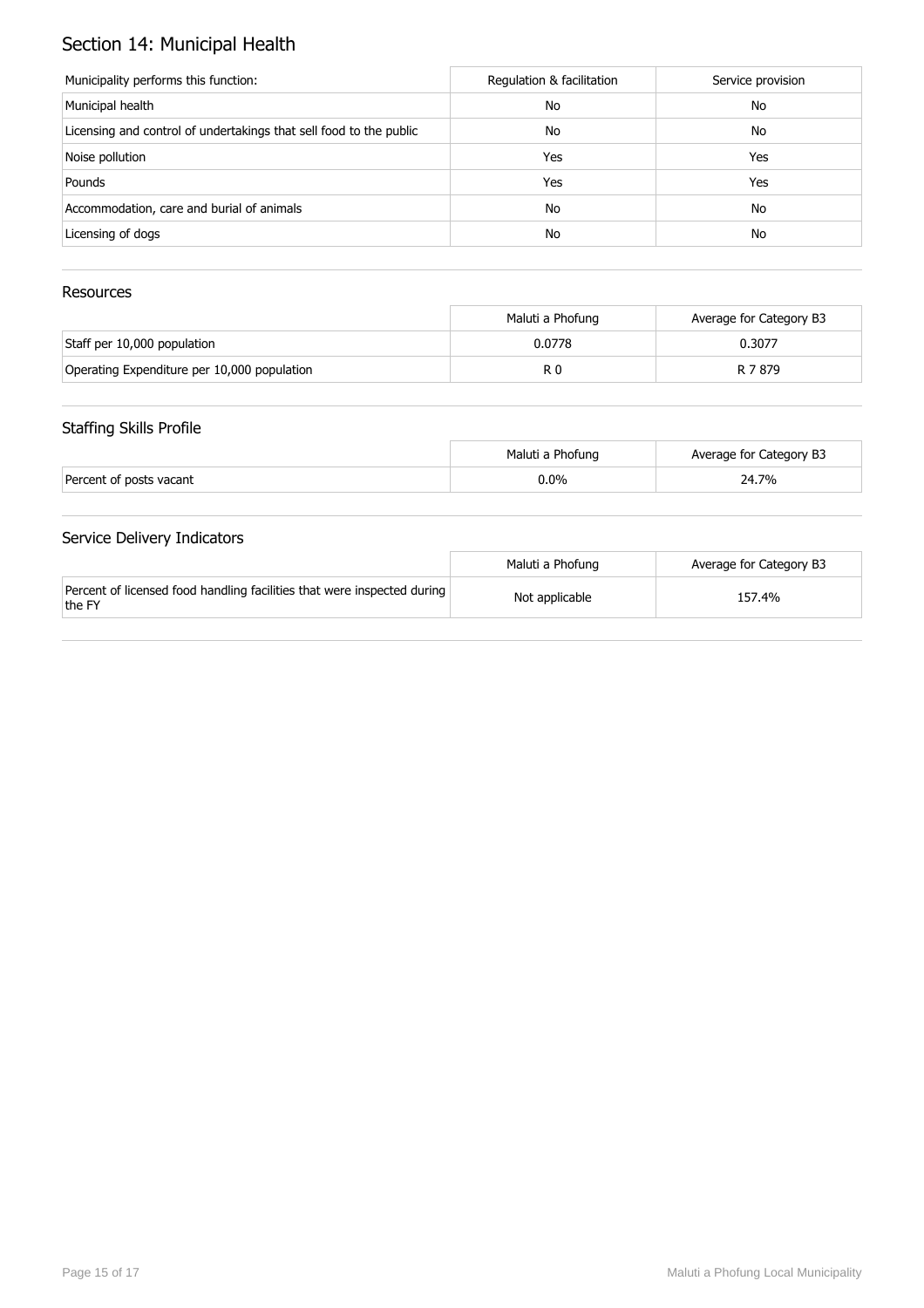# Section 17: Economic Development

| Municipality performs this function:                          | Regulation & facilitation | Service provision |
|---------------------------------------------------------------|---------------------------|-------------------|
| Local tourism                                                 | Yes                       | Yes               |
| Markets                                                       | No                        | No                |
| Abattoirs                                                     | Yes                       | No                |
| Trading regulations                                           | No                        | No                |
| Street trading                                                | No                        | No                |
| Billboards and the display of advertisements in public places | Yes                       | Yes               |
| Fences and fences                                             | No                        | No                |
| Control of undertakings that sell liquor to the public        | No                        | No                |
| Local economic development                                    | Yes                       | No                |

#### Resources

|                                             | Maluti a Phofung | Average for Category B3 |
|---------------------------------------------|------------------|-------------------------|
| Staff per 10,000 population                 | 0.1038           | 0.6510                  |
| Operating Expenditure per 10,000 population | R 367 315        | R 324 123               |

## Staffing Skills Profile

|                                                                                        | Maluti a Phofung | Average for Category B3 |
|----------------------------------------------------------------------------------------|------------------|-------------------------|
| Percent of staff that are professional (i.e. have at least an<br>undergraduate degree) | $0.0\%$          | 17.0%                   |
| Percent of posts vacant                                                                | 50.0%            | 25.7%                   |

|                                           | Maluti a Phofung | Average for Category B3 |
|-------------------------------------------|------------------|-------------------------|
| By-laws in place                          | No               |                         |
| Self-assessment of enforcement of by-laws | No data          |                         |